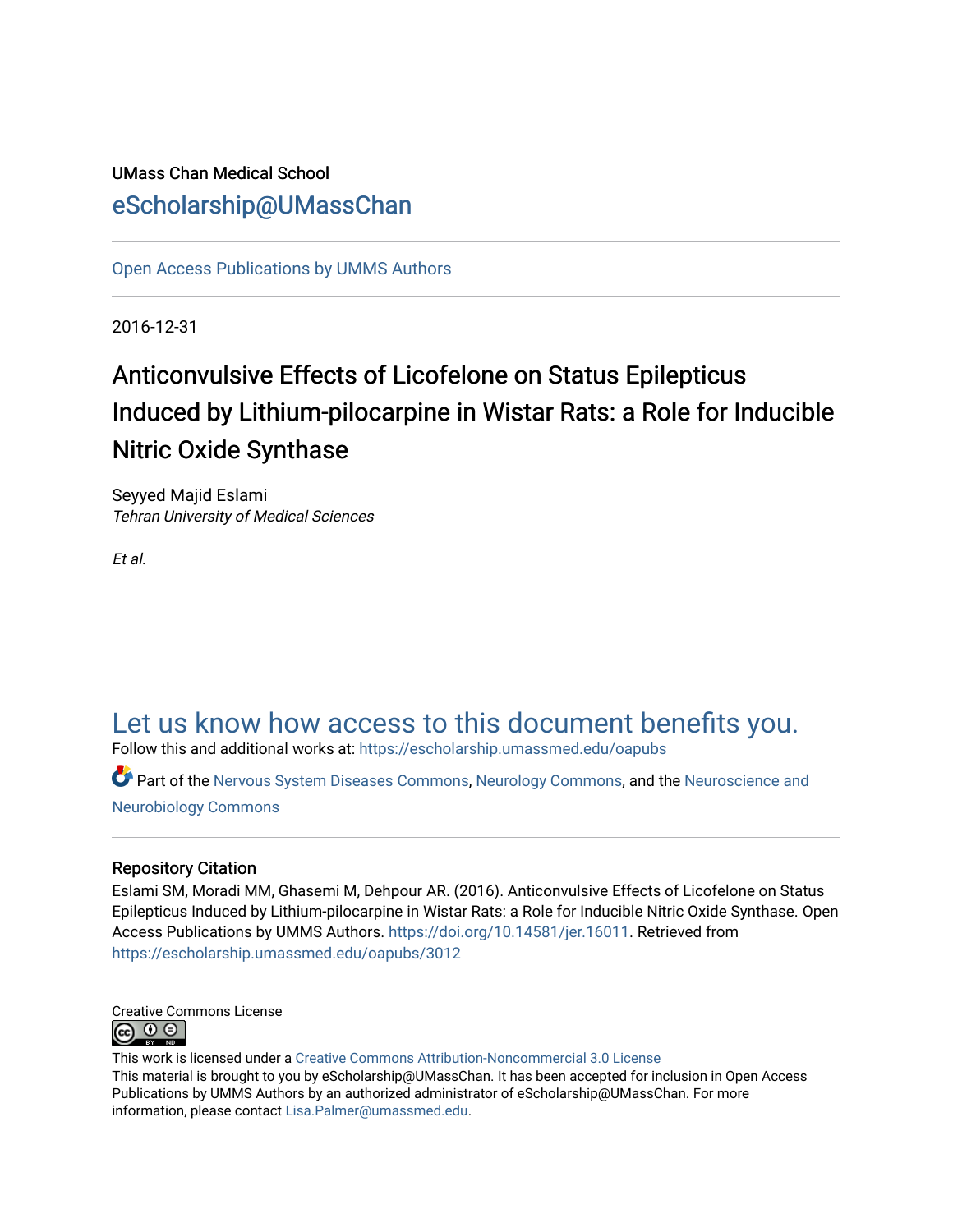# **Anticonvulsive Effects of Licofelone on Status Epilepticus Induced by Lithium-pilocarpine in Wistar Rats: a Role for Inducible Nitric Oxide Synthase**

**Original Article**

**pISSN 2233-6249 / eISSN 2233-6257**

Seyyed Majid Eslami<sup>1,2</sup>, Mohammad Mobin Moradi<sup>1,2</sup>, Mehdi Ghasemi<sup>3</sup>, Ahmad Reza Dehpour<sup>1,2</sup>

<sup>*I*</sup> Experimental Medicine Research Center, <sup>2</sup>Department of Pharmacology, School of Medicine, Tehran University of Medical *Sciences, Tehran, Iran, <sup>3</sup> Department of Neurology, University of Massachusetts Medical Center, Worcester, MA, USA*

**Background and Purpose:** Status epilepticus (SE) is a neurological disorder with high prevalence and mortality rates, requiring immediate intervention. Licofelone is a cyclooxygenase (COX) and 5-lipoxygenase (5-LOX) inhibitor, which its effectiveness to treat osteoarthritis has been approved. Increasing evidence suggests an involvement of COX and LOX enzymes in epileptic disorders. Thus, in the present study we investigate possible effects of licofelone on prevention and termination of SE. We also evaluated whether the nitrergic system could participate in this effect of licofelone.

**Methods:** We have utilized lithium-pilocarpine model of SE in adult Wistar rats to assess the potential effect of licofelone on seizure susceptibility. Licofelone was administered 1 h before pilocarpine. To evaluate probable role of nitric oxide (NO) system, L-arginine (60 mg/kg, i.p.), as a NO precursor; L-NAME (15 mg/kg, i.p.), as a non-selective nitric oxide synthase (NOS) inhibitor; aminoguanidine (100 mg/kg, i.p.), as an inducible NOS (iNOS) inhibitor and 7-nitroindazole (60 mg/kg, i.p.), as a neuronal NOS inhibitor were injected 15 min before licofelone. Also, licofelone and diazepam 10 mg/kg were administered 30 minutes after onset of SE.

**Results:** Pre-treatment with licofelone at the dosage of 10 mg/kg, significantly prevented the onset of SE in all subjects (*p* < 0.001). L-arginine significantly inverted this anticonvulsant effect (*p* < 0.05). However, L-NAME and aminoguanidine, potentiated the anticonvulsant effect of licofelone (*p* < 0.05, *p* < 0.01). Licofelone could not terminate seizures after onset which was terminated by diazepam.

**Conclusions:** Our findings showed that anticonvulsive effects of licofelone on SE could be mediated by iNOS. Also, we suggest that COX/5-LOX activation is possibly required in the initial stage of onset but SE recruits extra excitatory pathways with prolongation. **(2016;6:53-60)**

**Key words:** Status epilepticus, Licofelone, Cyclooxygenase, 5-lipoxygenase, Nitric oxide synthase

# **Introduction**

Status epilepticus (SE), a life-threatening emergency condition, is a prolonged self-perpetuating seizure which requires prompt intervention to prevent its injury and mortality.<sup>1</sup> Benzodiazepines, such as diazepam and lorazepam, are recommended as the first choice antiepileptic medication to terminate seizure, but unfortunately if SE lasts more than 30-40 minutes, it becomes progressively more refractory to these agents.<sup>2</sup> Therefore, applying rapid therapies for treating SE, enhances neuroprotection and suppresses the long-term sequels such as epileptogenesis, neuronal damage and cognitive deficits.<sup>3</sup>

Licofelone ([2,2-dimethyl-6-(4-chlorophenyl)-7-phenyl-2, 3,dihy-

dro-1H-pyrrolizine-5-yl]-acetic acid; previously named ML3000) is a substrate analogue of arachidonic acid which inhibits cyclooxygenase type 1 and 2 (COX1 and COX2) and 5-lipoxygenase (5-LOX), decreasing prostaglandins and leukotrienes production.<sup>4</sup> Licofelone inhibits these enzymes at the equal concentration.<sup>5</sup> Licofelone was developed in order to find compounds with anti-inflammatory activity to obviate the gastrointestinal side-effects related to non-steroidal anti-inflammatory drugs and its safety profile compared to these agents has been authenticated in healthy individuals.<sup>6</sup> Recent experimental studies have shown that licofelone exerts anti-inflammatory properties,<sup>7</sup> anti-asthmatic<sup>8</sup> and neuroprotective effects in the central nervous system.<sup>9</sup> Licofelone can also modulate neuroinflammation and diminish mechanical hypersen-

Received August 16, 2016 Accepted October 15, 2016

Corresponding author: Ahmad Reza Dehpour Department of Pharmacology, School of Medicine, Tehran University of Medical Sciences, Tehran, Iran Tel. +98 21 8897 3652 Fax. +98 21 6640 2569 E-mail; dehpour@yahoo.com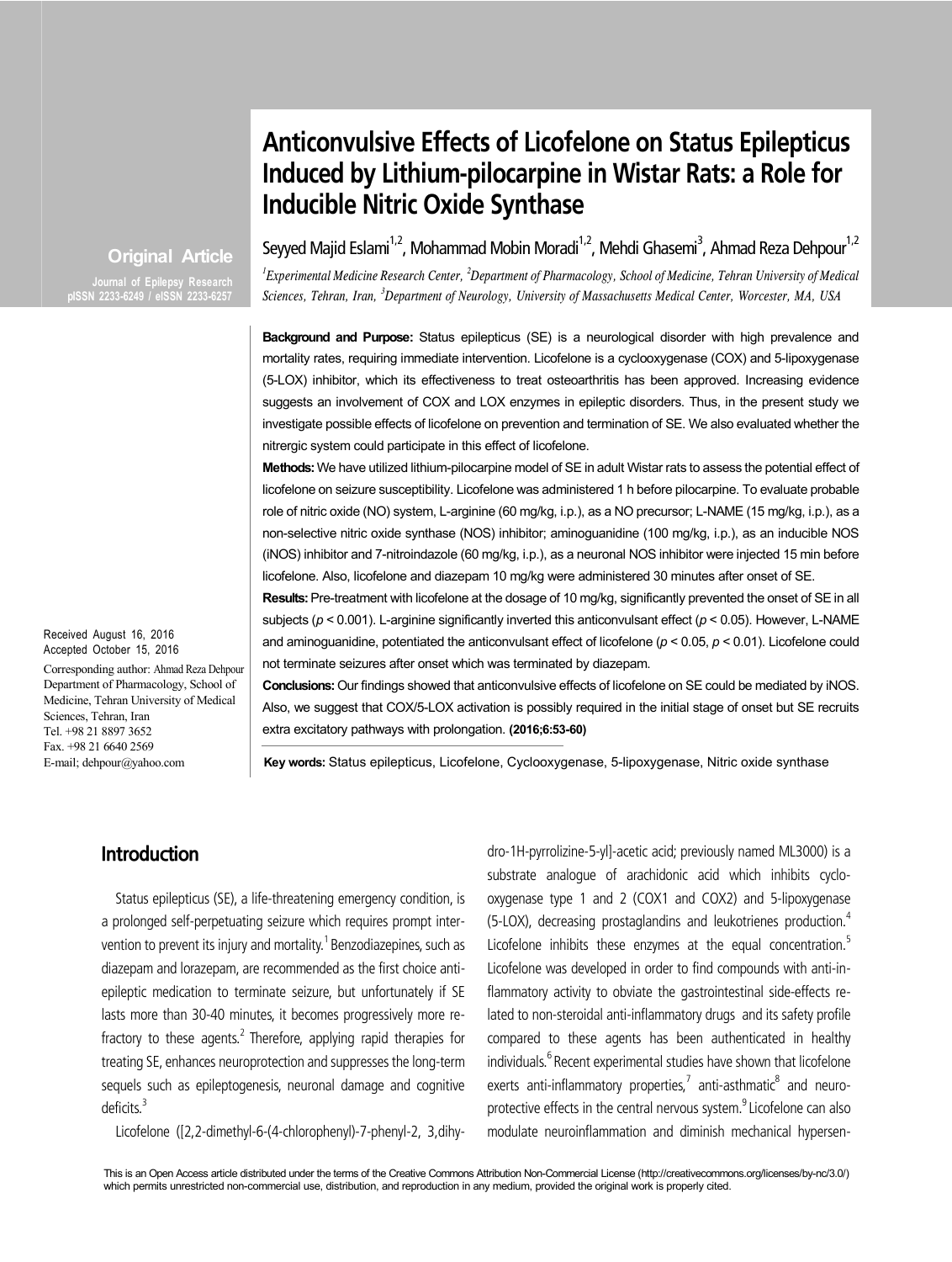sitivity.<sup>10</sup> Anticancer effects of this agent in lung,  $11$  colon and small intestine<sup>12</sup> have been proved.

It is well established that prostaglandins and leukotrienes possess regulatory effect in the pathophysiology of neurological disorders.<sup>13</sup> For instance, potential therapeutic effects of licofelone on neurodegeneration and cognitive impairment in animal models of Alzheimer's disease has been reported.<sup>14</sup> Licofelone also exerted anticonvulsive effects in some animal models of seizure such as pentylenetetrazol-induced seizures in mice.<sup>15</sup> Celecoxib, a selective COX-2 inhibitor, could attenuate neuronal death in the hippocampus.<sup>16</sup> In another study, COX-2 inhibition ameliorated brain injury and oxidative stress in kainic acid model of  $SE$ .<sup>17</sup> However, the possible anticonvulsive effects of licofelone on SE has not been yet investigated.

Among the proposed mechanisms for protective effects of COX and LOX inhibitors in the central nervous system (CNS), nitric oxide (NO) pathways has been an interest.<sup>18</sup> Nitric oxide synthases (NOSs) are the group of enzymes, synthesizing NO from L-arginine (L-Arg). Depending on the source of NO, seizure models and involving neurotransmitter systems, NO represents either proconvulsive or anticonvulsive effects.<sup>15,19</sup> In respect of remarkable role of COX and LOX enzymes with NO signaling pathways in CNS disorders, we aimed to investigate whether licofelone as a dual COX/LOX inhibitor prevent or terminate SE induced by lithium-pilocarpine model in rat and examine which isoform of NOS could potentially mediate this effect.

# **Methods**

#### **Chemicals**

In our study following drugs were used: L-arginine (L-Arg), a NO precursor; L-N<sup>G</sup>-Nitroarginine methyl ester (L-NAME), a non-specific NOS inhibitor; aminoguanidine (AG), a specific iNOS inhibitor and 7-Nitroindazole (7-NI), a specific nNOS inhibitor; pilocarpine and lithium chloride (Sigma, St Louis, MO, USA). Licofelone ([2,2 dimethyl-6-(4-chlorophenyl-7-phenyl-2,3-dihydro-1H pyrrazoline-5-yl] acetic acid) was a dedicated as a gift from Tofigh daru (Tehran, Iran); Scopolamine methyl bromide, a cholinergic muscarinic antagonist from Osvah.

Licofelone was freshly dissolved in slightly alkaline water and 7-NI in a 1% aqueous solution of DMSO then followed by sonication. Other drugs were dissolved in normal saline solution (0.9%). Solutions and suspensions of drugs were always prepared in the day of experiment. On the basis of our previous study, dosages and time of administrations were chosen.<sup>15</sup>

Male adult Wistar rats weighing 200-250 g were selected from our center of breeding facilities. The animals were kept in a standard temperature-controlled (22  $\pm$  3°C) environment under a 12-h light/12-h dark cycle schedule. They had free accessibility to tap water and food except for experimental procedure. Each group consisted of 8 animals. All animal maintenance and procedures were established in agreement with institutional guidelines for animal care and use published by national institutes of health and with the approval of the Ethics Committee on Animal Experiments of Tehran University of Medical Sciences and all efforts were made to minimize suffering of the animals.

#### **Induction of SE by lithium-pilocarpine**

Animals were injected lithium chloride (127 mg/kg, i.p.). After 20 hours SE was induced with intraperitoneally injection of pilocarpine hydrochloride (60 mg/kg, i.p.). Thirty minutes prior to injection of pilocarpine, scopolamine methyl bromide 2 mg/kg i.p was administered to limit peripheral side effects of pilocarpine (e.g., salivation, diarrhea and lacrimation) which was not achieved with the standard regimen of scopolamine methyl bromide 1 mg/kg. After pilocarpine injection, animals were then closely observed for signs of seizure activity, and seizure severity was ranked using Racine's scale<sup>20</sup>: 1 = seizure consisted of immobility and occasional facial clonus; 2 = head nodding; 3 = bilateral forelimb clonus; 4 = rearing; 5  $=$  rearing and falling. Generally, "the seizure behavior consists of head bobbing with intermittent forelimb and hind limb clonus, hyperextension of tails, loss of posture, falling back, and myoclonic jerks, whereas SE is a condition where these recurrent generalized seizures last for more than 30 minutes in the animals".<sup>21</sup> In consistent with previous studies, SE was defined as consecutive seizures with a score of 3 or above.<sup>20,22-24</sup> In our study, we measured the incidence of SE, 20 minutes after pilocarpine administration in separate experimental groups as explained below.

#### **Experimental procedure**

In our first experiment, different doses of licofelone (1, 5 and 10 mg/kg; i.p.) were injected 1 hours before pilocarpine induced SE. Control group was injected with vehicle (slightly alkaline water). In the next experiment, we evaluated the effect of the L-arginine as NO precursor on the effective dose of licofelone. In this regard, rats were administered L-arginine (10, 30 and 60 mg/kg) 15 min before licofelone (5 mg/kg) or 75 min before SE induction by pilocarpine. To ex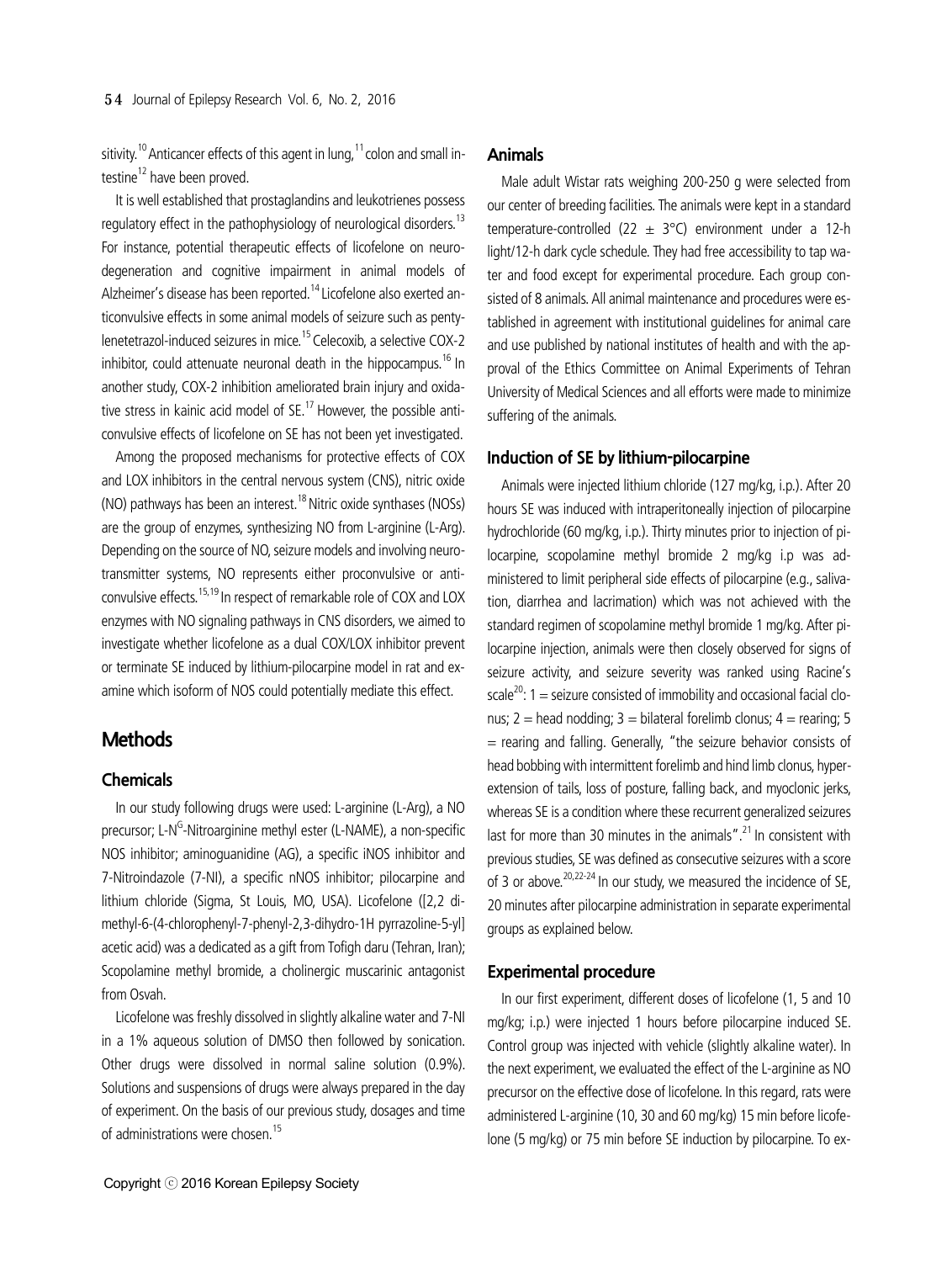amine the effect of NO inhibition on seizure susceptibility, rats were administered the non-specific NOS inhibitor L-NAME at doses of (1, 5 and 15 mg/kg) 75 min before pilocarpine. To evaluate which isoform of NO could specifically mediate this process, 7-NI (60 mg/kg) as a neuronal NOS inhibitor and AG (100 mg/kg) as an inducible NOS inhibitor were used 75 min prior to pilocarpine administration. To evaluate whether licofelone could terminate seizure, we injected licofelone (10 mg/kg) or diazepam (10 mg/kg, as gold standard) 30 minute after SE.

#### **Statistical analysis**

In each experimental group results of seizure incidences are expressed by population proportions of SE occurrence. Data were analyzed by one-way z-score test. In all experiments,  $\rho$  value 0.05 was regarded as significant.

#### **Results**

# **Effect of different doses of licofelone on lithium-pilocarpine induced SE**

Fig. 1 elucidates the effect of acute administration of licofelone (1, 5 and 10 mg/kg) on lithium-pilocarpine induced SE. Licofelone was injected 1 h before pilocarpine. One tailed Z-test explains a significant effect for administration of licofelone (10 mg/kg) [The Z-Score was 4 and the  $p$  value was <0.0001]. The result is sig-



**Figure 1.** Effect of acute administration of licofelone (1, 5 and 10 mg/kg) on lithium-pilocarpine induced SE. Licofelone was administered 1 h before pilocarpine. One tailed Z-test explain a significant effect for licofelone 10 mg/kg compare with vehicle control group. At the dose of 10 mg/kg the Z-Score is 4. The  $p$ -value is < 0.0001. The result is significant at  $p$  < 0.001. Data are expressed as the percentages of rats that experienced SE. Each group comprised of 8 rats.  $p < 0.001$  compared with vehicle control group.

nificant at  $p < 0.001$  as an anticonvulsant factor compared with vehicle control rats.

# **Effect of L-arginine pre-treatment in combination with licofelone**

Fig. 2 shows the effect of pre-treatment with L-arginine (10, 30 and 60 mg/kg) on the anticonvulsive dose of licofelone (5 mg/kg, i.p.) on lithium-pilocarpine induced SE. L-arginine was injected 15 minutes prior to licofelone. One tailed Z-test explains that L-arginine (60 mg/kg) reduced the anticonvulsive effect of licofelone [The Z-Score is 1.9215. The  $p$  value was 0.0273. The result was significant at  $p < 0.05$ ].

# **Effects of L-NAME pre-treatment in combination with licofelone**

Fig. 3 shows the effect of pre-treatment with L-NAME (1, 5 and 15 mg/kg) on anticonvulsive effects of licofelone (5 mg/kg, i.p.) on lithium-pilocarpine induced SE. L-NAME was injected 15 minutes prior to licofelone. One tailed Z-test shows that L-NAME (15 mg/kg) increased the anticonvulsive effect of licofelone (5 mg/kg) [The Z-Score was 2.0656. The  $p$  value was 0.0194. The result was significant at  $p < 0.05$ ].



**Figure 2.** Effect of pre-treatment with different doses of the NO precursor L-arginine (10, 30 and 60 mg/kg) on the anticonvulsive trait of licofelone (5 mg/kg) in lithium-pilocarpine induced SE. L-arginine was injected 15 minutes prior to licofelone. One tailed Z-test explains that L-arginine (60 mg/kg) reversed the effect of licofelone. In experimental group of 60 mg/kg Z-Score is 1.9215. The p-value is 0.0273. The result is significant at  $p < 0.05$ . Data are expressed as the percentages of rats that experienced SE. Each group comprised of 8 rats.  $p < 0.05$  compared with the licofelone (5 mg/kg) treated group. NO, nitric oxide; SE, status epilepticus.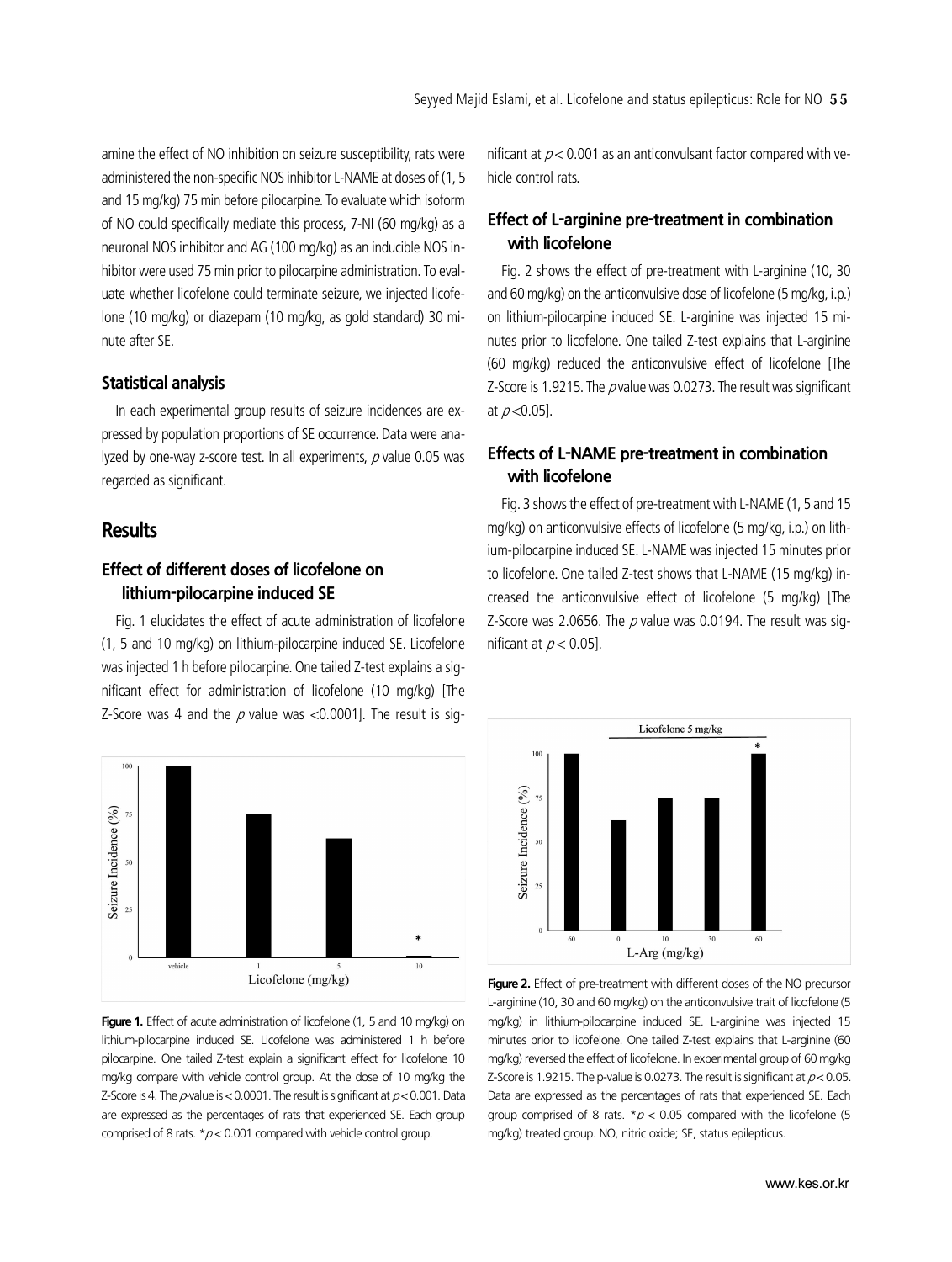

**Figure 3.** Effect of the non-specific NOS inhibitor L-NAME at different doses (1, 5 and 15 mg/kg) on the anticonvulsive property of licofelone (5 mg/kg) in lithium-pilocarpine induced SE. L-NAME was injected 15 minutes prior to licofelone. One tailed Z-test shows that L-NAME increased the anticonvulsive effect of licofelone compared with group receiving saline and licofelone (5 mg/kg). At the dose of L-NAME 15 mg/kg Z-Score is 2.0656. The  $p$ -value is 0.0194. The result is significant at  $p < 0.05$ . Data are expressed as the percentages of rats that experienced SE. Each group comprised of 8 rats.  $*\rho$  < 0.05 compared with corresponding licofelone (5 mg/kg) treated group. NOS, nitric oxide synthase.



Figure 4. Effect of the selective iNOS inhibitor AG (100 mg/kg) on the anticonvulsive property of licofelone (5 mg/kg) on lithium-pilocarpine induced SE. AG was injected 15 minutes prior to licofelone. One tailed Z-test explains that AG (100 mg/kg) increased the anticonvulsive effect of licofelone compared with group receiving saline and licofelone (5 mg/kg). The Z-Score is 2.6968. The p-value is 0.00347. The result is significant at  $\rho$ < 0.01. Data are expressed as the percentages of rats that experienced SE. Each group comprised of 8 rats. \*\*  $p < 0.01$  compared with the vehicle control group. iNOS, inducible nitric oxide synthase, SE, status epilepticus; AG, aminoguanidine.

### **Effects of pre-treatment with AG in combination with licofelone**

Fig. 4 shows the effect of pre-treatment with AG (100 mg/kg) on



**Figure 5.** Effect of the neuronal NOS inhibitor 7-NI (60 mg/kg) on the anticonvulsive property of licofelone (5 mg/kg) on lithium-pilocarpine induced SE. 7-NI was injected 15 minutes prior to licofelone. In the administration of 7-NI (60 mg/kg) our data shows that it does not have significant involvement on the effect of licofelone. Data are expressed as the percentages of rats that experienced SE. Each group comprised of 8 rats. NOS, nitric oxide synthase; SE, status epilepticus.

the anticonvulsant trait of licofelone (5 mg/kg) on lithium-pilocarpine induced SE. AG was injected 15 minutes prior to licofelone. One tailed Z-test explains that AG (100 mg/kg) increased the anticonvulsant effect of licofelone (5 mg/kg) [The Z-Score is 2.6968. The p value was 0.00347. The result was significant at  $p < 0.01$ ].

# **Effects of pre-treatment with 7-NI in combination with licofelone**

Fig. 5 shows the effect of pre-treatment with 7-NI (60 mg/kg) on the anticonvulsant trait of licofelone (5 mg/kg, i.p.) on lithium-pilocarpine induced SE. 7-NI was injected 15 minutes prior to licofelone. Our data shows that 7-NI did not have significant involvement on the effect of licofelone.

## **Effects of treatment with Licofelone and diazepam after SE**

Fig. 6 shows the response of subjects to licofelone and diazepam administration 30 minutes after onset of SE. Our Data clarifies that licofelone (10 mg/kg) could not terminate SE which was terminated by diazepam (10 mg/kg).

#### **Discussion**

In the present study, we demonstrated that licofelone exerted anticonvulsive effects against SE induced by lithium-pilocarpine in male Wistar rats in a dose dependent manner. Pre-treatment with the NO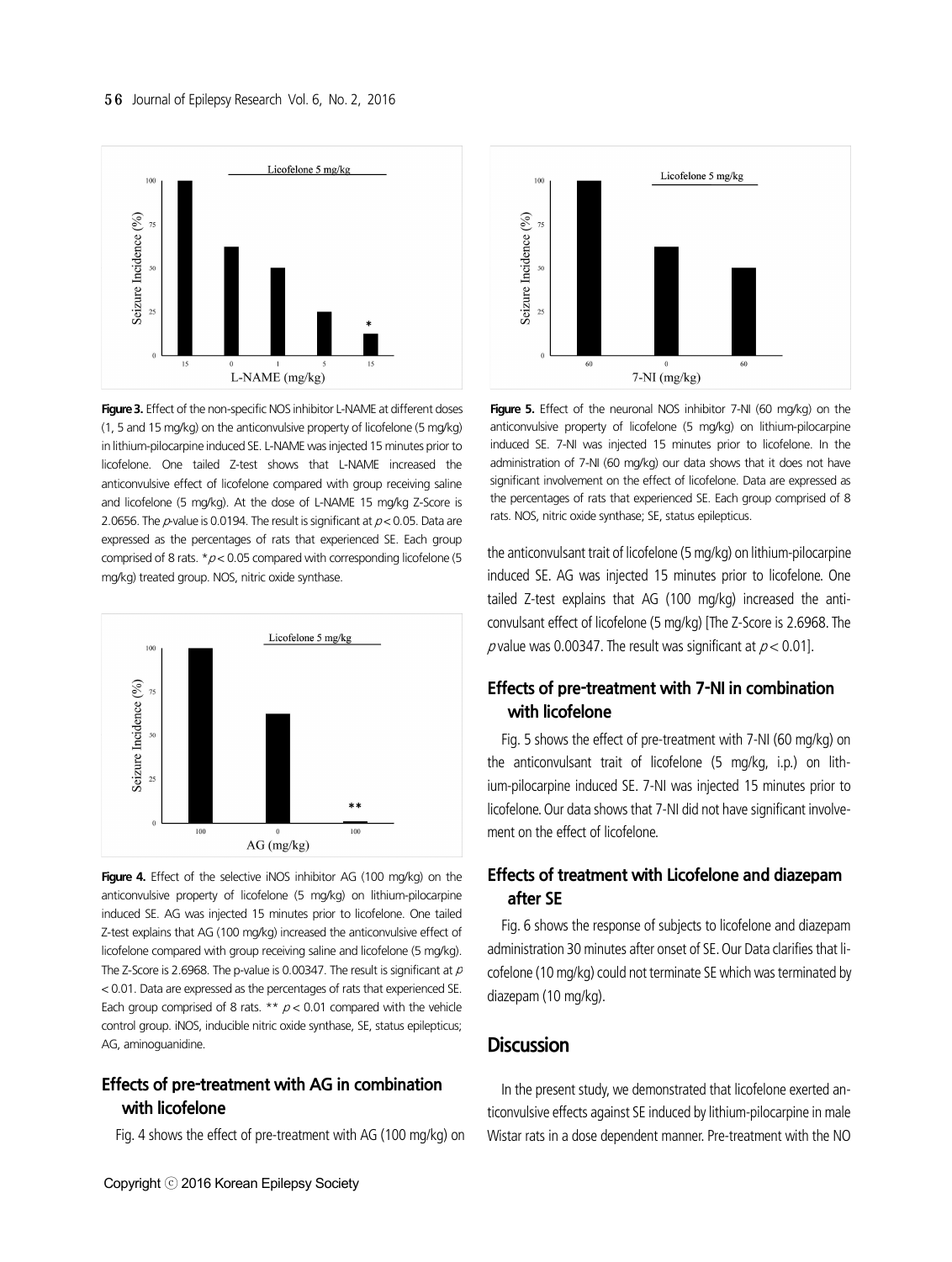

**Figure 6.** Response to administrating of diazepam (10 mg/kg) as a central nervous system depressant and licofelone (10 mg/kg) 30 minutes after onset of SE that made by lithium-pilocarpine. Experiments shows that diazepam (10 mg/kg) terminated SE in all subjects but licofelone (10/mg) (that worked properly as prophylactive anticonvulsive agent [Fig. 1]) could not terminate SE. Data are expressed as the percentages of rats that experienced SE. Each group comprised of 8 rats. SE, status epilepticus.

precursor L-arginine decreased the anticonvulsive effects of licofelone, whereas the non-selective NOS inhibitor L-NAME potentiated the protective effects of licofelone. To clarify which isoform of NOS is involved in this effect of licofelone, the selective nNOS inhibitor 7-NI and the selective iNOS inhibitor AG were injected in combination with licofelone. Pre-treatment with 7-NI did not change seizure susceptibility significantly but co-administration of AG and licofelone exerted anticonvulsive effects. These data suggested that the NO pathway especially iNOS contributes to the anticonvulsive effects of the COX/5-LOX inhibitor licofelone on SE induced by lithium-pilocarpine in male Wistar rats. Despite its protective effect as prophylaxis, it could not terminate SE, indicating that after onset, COX/5-LOX blockage are not enough to terminate SE.

There is evidence that inflammatory processes could participate in the pathophysiology of SE. Accordingly, Marchi et al. reported that in pilocarpine induced SE, pilocarpine causes acute peripheral inflammation mostly through interleukin 1 beta (IL-1β), leading to blood-brain barrier (BBB) leakage before the onset of  $SE^{25}$  and increasing BBB permeability may promote entry of cofactors (e. g.  $K^+$ ) into the brain leading to pilocarpine-induced SE. More investigation revealed that administration of the muscarinic acetylcholine receptor antagonist, atropine, blocked the seizure while it is not affected when SE is established, representing that activation of muscarinic receptors are required in the initial phase but recruits noncholinergic pathways with prolongation.<sup>26</sup> These pathways include excitotoxic

transmission system including N-methyl-D-aspartate (NMDA) and non-NMDA glutamate receptors which open ionic channels permeable to calcium  $(Ca^{2+})$ .<sup>27</sup> During SE, gamma-aminobutyric acid (GABA) biosynthesis in substantia nigra fails and there will be a reduction in available GABA<sub>A</sub> postsynaptic receptors.<sup>28</sup> These losses of inhibitory neurotransmitter and its receptors are possible etiologies to become pharmacoresistance to benzodiazepines.

Recent studies also reported that COX/LOX inhibition could have protective effects in CNS disorders via its property to modulate inflammation, apoptosis and oxidative stress.<sup>29,30</sup> BW755C, a dual LOX/COX inhibitor, has also been shown to protect brain damage in kainate-induced seizure. $31$  Cyclooxygenases (COX) are the enzymes existing in two types of COX-1 and COX-2, metabolizing arachidonic acid to biologically active molecules.<sup>32</sup> COX-1 is continually expressed in most tissue, producing prostaglandins (PGs) at low concentration to maintain the physiological functions.<sup>33</sup> COX-2 is the inducible form of COX which plays a critical part in inflammation. $34$ However, COX-2 is continuously expressed in stomach and kidney which is not associated with inflammation.<sup>35</sup> Several studies revealed the anticonvulsive and neuroprotective effect of selective and non-selective COX inhibitors in various models of seizure.<sup>36,37</sup> A selective COX-2 inhibitor, celecoxib, and a non-selective COX inhibitor, aspirin, could attenuate hippocampal neuronal loss.<sup>16,38</sup> Some studies showed that NO activates COX enzymes $^{39}$  and mutually it is hypothesized that COX-2 activation causes NO upregulation.<sup>40</sup> However it is proposed that NO activates COX-1 derived prostaglandin while inhibits COX-2 production.<sup>41</sup> Interaction between iNOS and COX-2 have also been shown to be involved in IL-1β induced activation of rat primary hippocampal culture.<sup>42</sup>

5-LOX is an enzyme that inserts oxygen in arachidonic acid, turning to leukotrienes, which are potent mediators in inflammatory processes. LOX mostly exists in brain tissue and neurons and may participate in neurodegeneration.<sup>43</sup> 5-LOX is upregulated in various CNS disorders such as multiple sclerosis, stroke, and Alzheimer's disease.44-46 Accordingly, 5-LOX inhibitors have been considered to be neuroprotective. Additionally, the end products of 5-LOX, leukotrienes, can induce NO synthesis, $47$  while it has been reported that NO-donor compounds inhibits LOX activity.<sup>48</sup> Bhujade and colleagues reported that a plant extracts inhibited inflammatory mediators, COX and 5-LOX through down regulation of iNOS.<sup>49</sup>

Many molecular signaling pathways are triggered during epileptogenesis. Among these proposed mechanisms, activation of the AMPA, kainite and NMDA receptors has been reported to play a key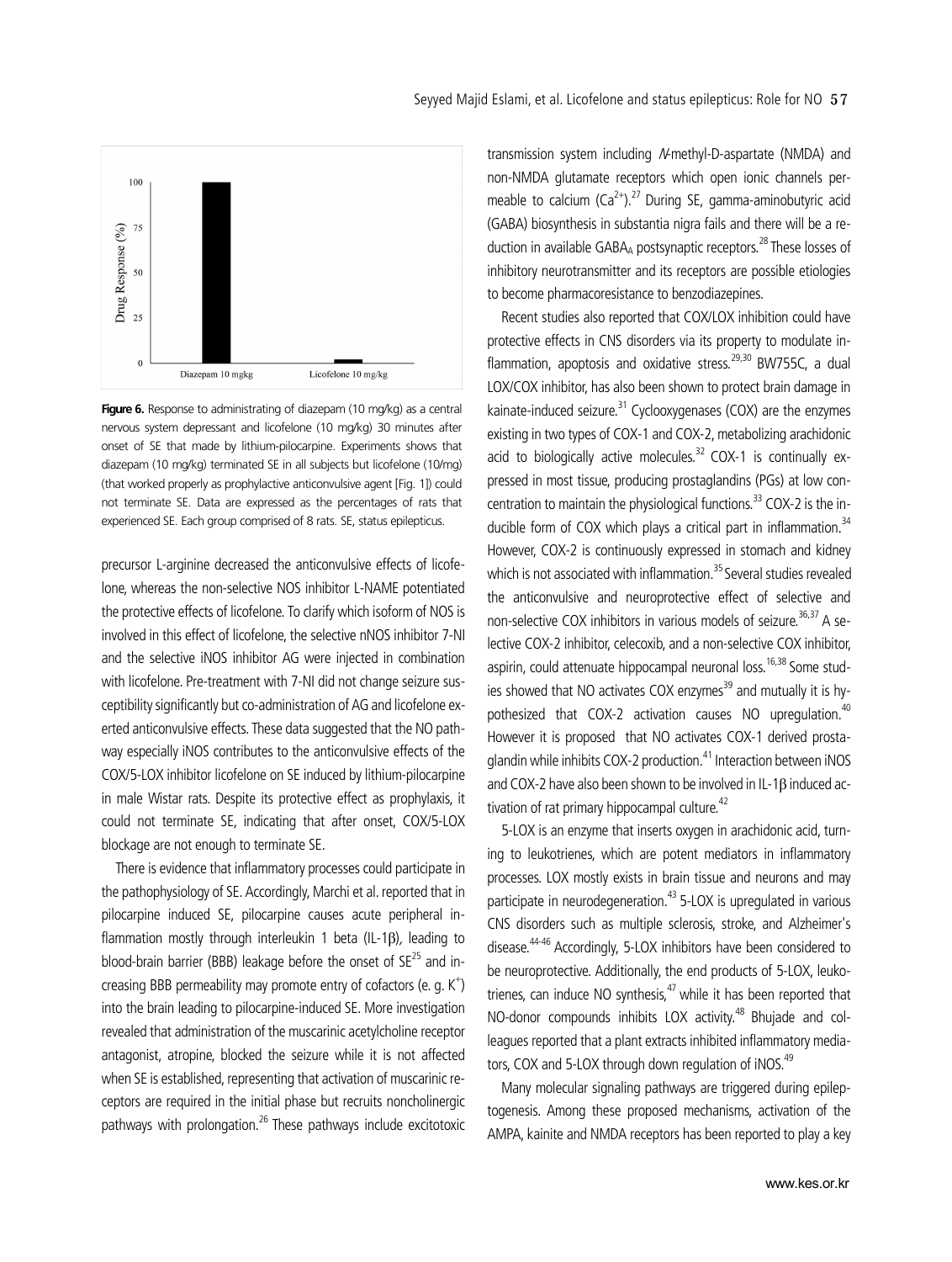role in neuronal excitability in seizures.<sup>50</sup> Increment of hippocampal nitrite content after SE, suggests a role for NO system in SE.<sup>51</sup> Glutamate release due to NOS activation might be the underlying mechanism.<sup>52</sup> In one study, median convulsive dose of ciprofloxacin was increased by AG and decreased with L-arginine, suggesting that elevation of brain glutamate is the consequence of iNOS activation.<sup>53</sup> In consistent with the above evidence, our data also revealed that iNOS inhibition could potentiate the anticonvulsive effects of the COX/5LOX inhibitor licofelone on SE induced by lithium-pilocarpine. These results are in line with previous study that showed the involvement of iNOS in the anticonvulsive effect of licofelone against pentylenetetrazol-induced seizures in mice.15 Additionally, previous studies have shown that licofelone is able to decrease NO production or decrease iNOS activation in cartilage chondrocytes.<sup>54,55</sup> It is also shown that activation of LOX and COX causes oxidative stress leading to apoptosis of GABAergic neurons<sup>56</sup>; and neuronal damage due to seizures is associated with upregulation of iNOS in hippocampus.<sup>57</sup> It seems that variant models of seizure, source of NO, and other neurotransmitter involving during epileptogenesis are the underlying reasons for these differences.

In conclusion, in the present study, we demonstrated that anticonvulsive effect of licofelone, as a COX/5-LOX inhibitor, on lithium-pilocarpine induced SE in rats, is potentiated by both the non-selective NOS inhibitor L-NAME and the selective iNOS-inhibitor AG, representing that NO pathway, especially iNOS, mediates this protective effect of licofelone.

# **Conflict of Interest**

The authors had no conflict of interest regarding the data presented in the current paper. The current study was supported by a grant from Tehran University of Medical Sciences.

# **References**

- 1. Chen JW, Naylor DE, Wasterlain CG. Advances in the pathophysiology of status epilepticus. Acta Neurol Scand 2007;115(4 Suppl):7-15.
- 2. Jones DM, Esmaeil N, Maren S, Macdonald RL. Characterization of pharmacoresistance to benzodiazepines in the rat Li-pilocarpine model of status epilepticus. Epilepsy Res 2002;50:301-12.
- 3. Wu CL, Huang LT, Liou CW, et al. Lithium-pilocarpine-induced status epilepticus in immature rats result in long-term deficits in spatial learning and hippocampal cell loss. Neurosci Lett 2001;312:113-7.
- 4. Tries S, Neupert W, Laufer S. The mechanism of action of the new

antiinflammatory compound ML3000: inhibition of 5-LOX and COX-1/2. Inflamm Res 2002;51:135-43.

- 5. Laufer S, Tries S, Augustin J, Dannhardt G. Pharmacological profile of a new pyrrolizine derivative inhibiting the enzymes cyclo-oxygenase and 5-lipoxygenase. Arzneimittelforschung 1994;44:629-36.
- 6. Bias P, Buchner A, Klesser B, Laufer S. The gastrointestinal tolerability of the LOX/COX inhibitor, licofelone, is similar to placebo and superior to naproxen therapy in healthy volunteers: results from a randomized, controlled trial. Am J Gastroenterol 2004;99:611-8.
- 7. Kulkarni SK, Singh VP. Licofelone--a novel analgesic and anti-inflammatory agent. Curr Top Med Chem 2007;7:251-63.
- 8. Abraham WM, Laufer S, Tries S. The effects of ML 3000 on antigen-induced responses in sheep. Pulm Pharmacol Ther 1997;10:167-73.
- 9. Kalonia H, Kumar P, Kumar A. Licofelone attenuates quinolinic acid induced Huntington like symptoms: possible behavioral, biochemical and cellular alterations. Prog Neuropsychopharmacol Biol Psychiatry 2011;35:607-15.
- 10. Dulin JN, Karoly ED, Wang Y, Strobel HW, Grill RJ. Licofelone modulates neuroinflammation and attenuates mechanical hypersensitivity in the chronic phase of spinal cord injury. J Neurosci 2013;33:652-64.
- 11. Balansky R, Ganchev G, Iltcheva M, et al. Modulation by licofelone and celecoxib of experimentally induced cancer and preneoplastic lesions in mice exposed to cigarette smoke. Curr Cancer Drug Targets 2015;15:188-95.
- 12. Mohammed A, Janakiram NB, Li Q, et al. Chemoprevention of colon and small intestinal tumorigenesis in APCMin/+ mice by licofelone, a novel dual 5-LOX/COX inhibitor: potential implications for human colon cancer prevention. Cancer Prev Res (Phila) 2011;4:2015-26.
- 13. Auriel E, Regev K, Korczyn AD. Nonsteroidal anti-inflammatory drugs exposure and the central nervous system. Handb Clin Neurol 2014;119:577-84.
- 14. Kumar A, Sharma S, Prashar A, Deshmukh R. Effect of licofelone―a dual COX/5-LOX inhibitor in intracerebroventricular streptozotocin-induced behavioral and biochemical abnormalities in rats. J Mol Neurosci 2015;55:749-59.
- 15. Payandemehr B, Khoshneviszadeh M, Varastehmoradi B, et al. A COX/5-LOX Inhibitor Licofelone Revealed Anticonvulsant Properties Through iNOS Diminution in Mice. Neurochem Res 2015;40:1819-28.
- 16. Jung KH, Chu K, Lee ST, et al. Cyclooxygenase-2 inhibitor, celecoxib, inhibits the altered hippocampal neurogenesis with attenuation of spontaneous recurrent seizures following pilocarpine-induced status epilepticus. Neurobiol Dis 2006;23:237-46.
- 17. Hsieh PF, Hou CW, Yao PW, et al. Sesamin ameliorates oxidative stress and mortality in kainic acid-induced status epilepticus by inhibition of MAPK and COX-2 activation. J Neuroinflammation 2011;8:57.
- 18. Banuls C, Rocha M, Rovira-Llopis S, et al. The pivotal role of nitric oxide: effects on the nervous and immune systems. Curr Pharm Des 2014;20:4679-89.
- 19. Riazi K, Roshanpour M, Rafiei-Tabatabaei N, Homayoun H, Ebrahimi F,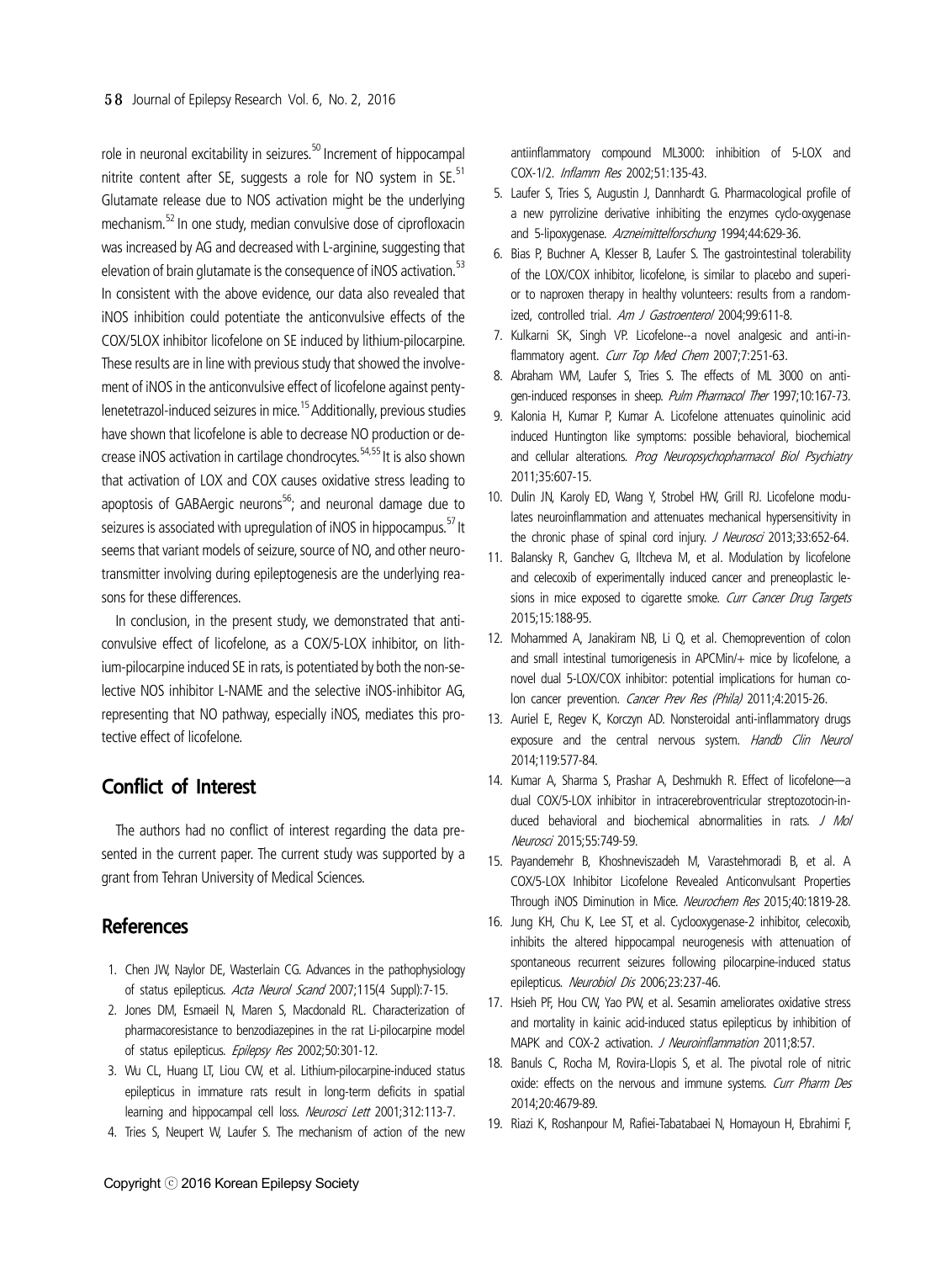Dehpour AR. The proconvulsant effect of sildenafil in mice: role of nitric oxide-cGMP pathway. Br J Pharmacol 2006;147:935-43.

- 20. Racine RJ. Modification of seizure activity by electrical stimulation: II. Motor seizure. Electroencephalogr Clin Neurophysiol 1972;32:281-94.
- 21. Ahmad M, Abu-Taweel GM, Aboshaiqah AE, Ajarem JS. The effects of quinacrine, proglumide, and pentoxifylline on seizure activity, cognitive deficit, and oxidative stress in rat lithium-pilocarpine model of status epilepticus. Oxid Med Cell Longev 2014;2014:630509.
- 22. Modebadze T, Morgan NH, Peres IA, et al. A low mortality, high morbidity reduced intensity status epilepticus (RISE) model of epilepsy and epileptogenesis in the rat. PLoS One 2016;11:e0147265.
- 23. Imran I, Hillert MH, Klein J. Early metabolic responses to lithium/pilocarpine-induced status epilepticus in rat brain. J Neurochem 2015;135:1007-18.
- 24. Flynn SP, Barriere S, Scott RC, Lenck-Santini PP, Holmes GL. Status epilepticus induced spontaneous dentate gyrus spikes: in vivo current source density analysis. PLoS One 2015;10:e0132630.
- 25. Marchi N, Oby E, Batra A, et al. In vivo and in vitro effects of pilocarpine: relevance to ictogenesis. Epilepsia 2007;48:1934-46.
- 26. Jope RS, Morrisett RA, Snead OC. Characterization of lithium potentiation of pilocarpine-induced status epilepticus in rats. Exp Neurol 1986;91:471-80.
- 27. Young D, Dragunow M. Non-NMDA glutamate receptors are involved in the maintenance of status epilepticus. Neuroreport 1993;5:81-3.
- 28. Wasterlain CG, Fujikawa DG, Penix L, Sankar R. Pathophysiological mechanisms of brain damage from status epilepticus. Epilepsia 1993;34 Suppl 1:S37-53.
- 29. Bishnoi M, Patii CS, Kumar A, Kulkarni SK. Relative role of cyclooxygenase-2 (COX-2) inhibitors and lipoxygenase (LOX) inhibitors in aging induced dementia and oxidative damage. Ann Neurosci 2005;12:6-11.
- 30. Kumar P, Kalonia H, Kumar A. Role of LOX/COX pathways in 3-nitropropionic acid-induced Huntington's Disease-like symptoms in rats: protective effect of licofelone. Br J Pharmacol 2011;164(2b):644-54.
- 31. Baran H, Vass K, Lassmann H, Hornykiewicz O. The cyclooxygenase and lipoxygenase inhibitor BW755C protects rats against kainic acid-induced seizures and neurotoxicity. Brain Res 1994;646:201-6.
- 32. Agarwal S, Reddy GV, Reddanna P. Eicosanoids in inflammation and cancer: the role of COX-2. Expert Rev Clin Immunol 2009;5:145-65.
- 33. Simmons DL, Botting RM, Hla T. Cyclooxygenase isozymes: the biology of prostaglandin synthesis and inhibition. Pharmacol Rev 2004;56:387-437.
- 34. Kurumbail RG, Stevens AM, Gierse JK, et al. Structural basis for selective inhibition of cyclooxygenase-2 by anti-inflammatory agents. Nature 1996;384:644-8.
- 35. Choi SH, Aid S, Bosetti F. The distinct roles of cyclooxygenase-1 and-2 in neuroinflammation: implications for translational research. Trends Pharmacol Sci 2009;30:174-81.
- 36. Rojas A, Jiang J, Ganesh T, et al. Cyclooxygenase-2 in epilepsy.

Epilepsia 2014;55:17-25.

- 37. Takemiya T, Matsumura K, Yamagata K. Roles of prostaglandin synthesis in excitotoxic brain diseases. Neurochem Int 2007;51:112-20.
- 38. Ma L, Cui XL, Wang Y, et al. Aspirin attenuates spontaneous recurrent seizures and inhibits hippocampal neuronal loss, mossy fiber sprouting and aberrant neurogenesis following pilocarpine-induced status epilepticus in rats. *Brain Res* 2012:1469:103-13.
- 39. Salvemini D, Misko TP, Masferrer JL, Seibert K, Currie MG, Needleman P. Nitric oxide activates cyclooxygenase enzymes. Proc Natl Acad Sci U S A 1993;90:7240-4.
- 40. Salvemini D. Regulation of cyclooxygenase enzymes by nitric oxide. Cell Mol Life Sci 1997;53:576-82.
- 41. Clancy R, Varenika B, Huang W, et al. Nitric oxide synthase/COX cross-talk: nitric oxide activates COX-1 but inhibits COX-2-derived prostaglandin production. J Immunol 2000;165:1582-7.
- 42. Serou MJ, DeCoster MA, Bazan NG. Interleukin-1 beta activates expression of cyclooxygenase-2 and inducible nitric oxide synthase in primary hippocampal neuronal culture: platelet-activating factor as a preferential mediator of cyclooxygenase-2 expression. J Neurosci Res 1999;58:593-8.
- 43. Phillis JW, Horrocks LA, Farooqui AA. Cyclooxygenases, lipoxygenases, and epoxygenases in CNS: their role and involvement in neurological disorders. Brain Res Rev 2006;52:201-43.
- 44. Silva BC, de Miranda AS, Rodrigues FG, et al. The 5-lipoxygenase (5-LOX) inhibitor zileuton reduces inflammation and infarct size with improvement in neurological outcome following cerebral ischemia. Curr Neurovasc Res 2015;12:398-403.
- 45. Yoshikawa K, Palumbo S, Toscano C, Bosetti F. Inhibition of 5-lipoxygenase activity in mice during cuprizone-induced demyelination attenuates neuroinflammation, motor dysfunction and axonal damage. Prostaglandins Leukot Essent Fatty Acids 2011;85:43-52.
- 46. Ikonomovic MD, Abrahamson EE, Uz T, Manev H, DeKosky ST. Increased 5-lipoxygenase immunoreactivity in the hippocampus of patients with Alzheimer's disease. J Histochem Cytochem 2008;56:1065-73.
- 47. Talvani A, Machado F, Santana G, et al. Leukotriene B4 induces nitric oxide synthesis in Trypanosoma cruzi-infected murine macrophages and mediates resistance to infection. Infect Immun 2002;70:4247-53.
- 48. Maccarrone M, Corasaniti MT, Guerrieri P, Nisticò G, Agrò AF. Nitric oxide-donor compounds inhibit lipoxygenase activity. Biochem Biophys Res Commun 1996;219:128-33.
- 49. Bhujade AM, Talmale S, Kumar N, et al. Evaluation of Cissus quadrangularis extracts as an inhibitor of COX, 5-LOX, and proinflammatory mediators. J Ethnopharmacol 2012;141:989-96.
- 50. Mazarati AM, Wasterlain CG. N-methyl-D-asparate receptor antagonists abolish the maintenance phase of self-sustaining status epilepticus in rat. Neurosci Lett 1999;265:187-90.
- 51. Freitas RM, Vasconcelos SM, Souza FC, Viana GS, Fonteles MM. Oxidative stress in the hippocampus after pilocarpine-induced status epilepticus in Wistar rats. FEBS J 2005;272:1307-12.